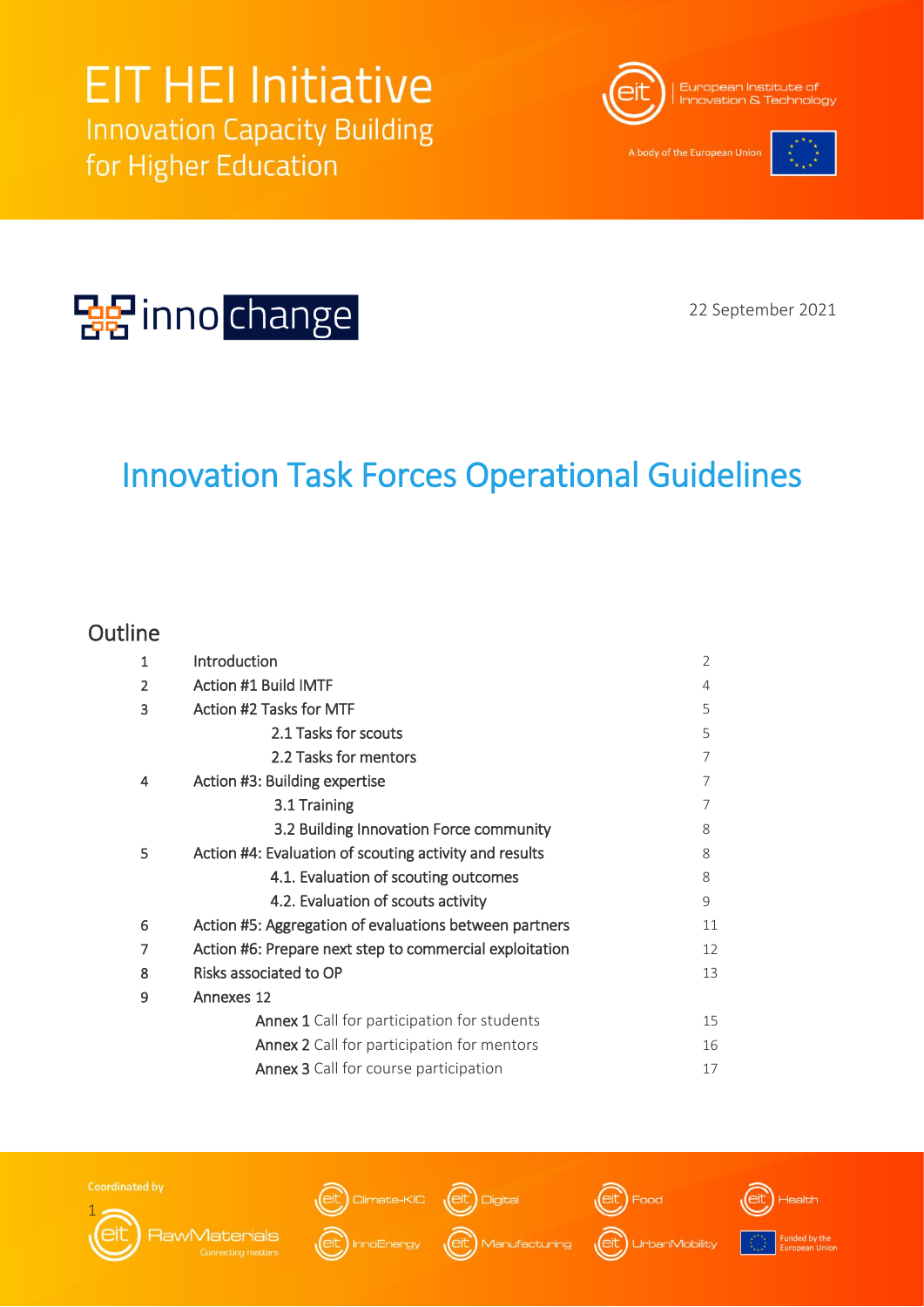

A body of the European Uni-





### Introduction

[InnoChange](https://www.eit-hei.eu/assets/pdf/fact-sheets/EIT-Project-Fact-Sheet-InnoChange.pdf) is one of the 23 selected project proposals to receive funding as part of the HEI Initiative as announced on the 15<sup>th</sup> of July 2021. The [HEI Initiative](https://www.eit-hei.eu/) was launched by the European Institute of Innovation and Technology (EIT) and is part of the [2](https://eit.europa.eu/who-we-are/eit-glance/eit-strategy-2021-2027)021–[2027 EIT Strategy,](https://eit.europa.eu/who-we-are/eit-glance/eit-strategy-2021-2027) which aims to help higher education institutions to build the capacity to innovate and to teach innovation and entrepreneurship. More specifically, the initiative aims to encourage these institutions to look at their own practices and develop concrete actions to increase their impact on their ecosystems.

InnoChange aims to increase the entrepreneurial and innovation capacity and attitude of higher education institutions (HEIs). Another objective is to strengthen and better integrate into, and engage with, innovation ecosystems in Central and Eastern Europe (CEE). The project brings together HEIs and other expert partners from various innovation backgrounds, including:

- Eötvös Lorand University (Hungary), (lead partner)
- Babes-Bolyai University (Romania),
- Heriot-Watt University (UK),
- Pavol Jozef Safarik University (Slovakia),
- Plovdiv University Paisii Hilendarski (Bulgaria),
- Startup Wise Guys Foundation (Estonia)

The InnoChange vision for 2030 is to enable a next generation of partner universities, which have a strong local network and codrive their local ecosystems, where innovation is not done in isolation, but in cooperation with customers, within an open innovation space.

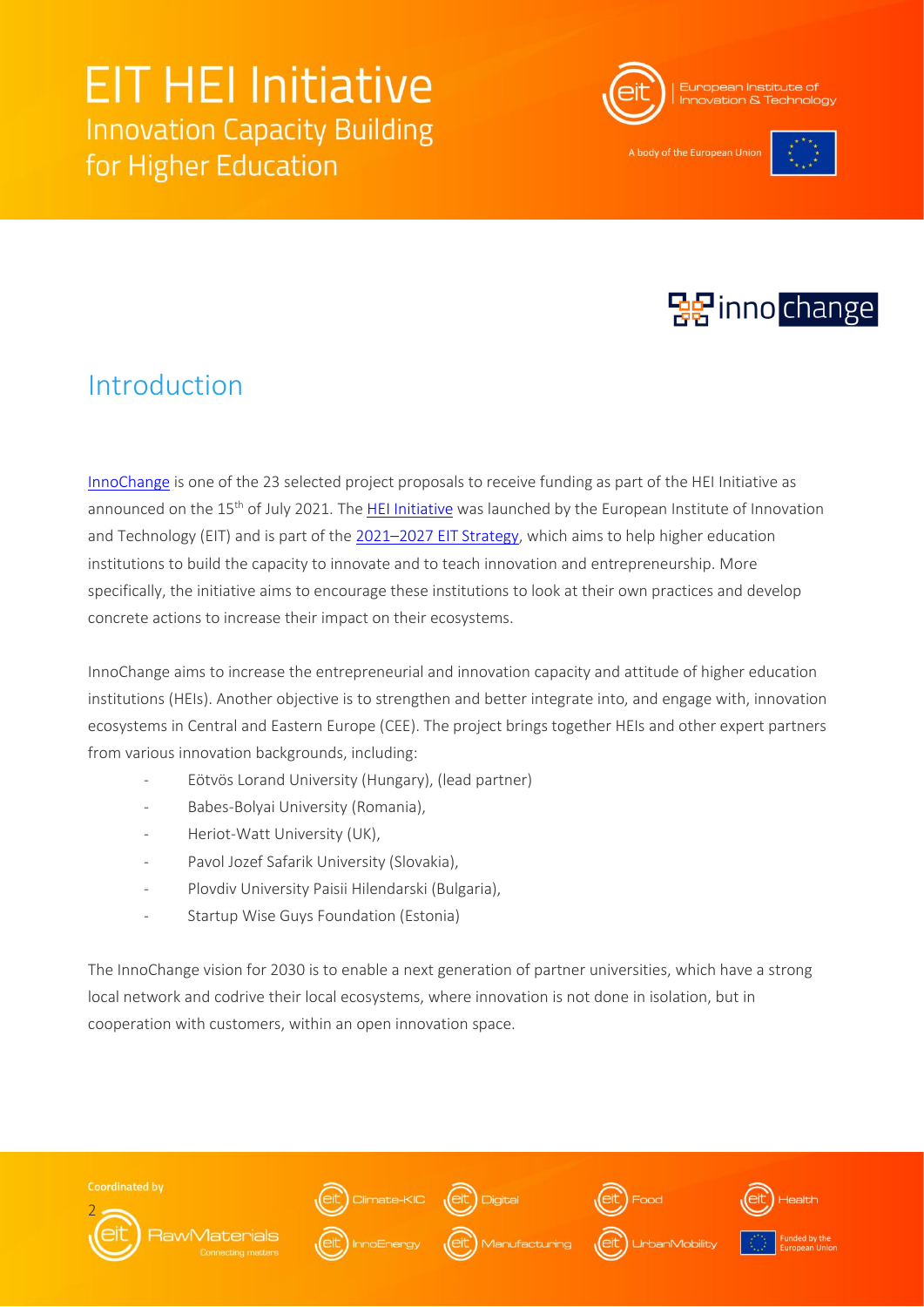

A body of the European Uni-





### 1.1. Why was this guide developed?

This guideline is one of the project deliverables under Work Package 3, entitled "Innovation Task Forces Operational Guidelines".

During the first phase, we will set the scene for the innovation and entrepreneurship education objective by training the local HEI teachers and running a pilot inter-university micro-course. Furthermore, an internal "innovation task force" at each one of the participating universities will be set up and trained, academic staff will receive initial training and mentoring on innovation and services will be provided to support the process from idea to start-up.

By establishing the Innovation Task Forces and equipping them with the relevant knowledge (WP3), we will ensure that there is a monitoring system that scans research projects and publications, identifying potential patentable inventions and business opportunities and assistance for exploitation is provided.

### 1.2. For whom is the guide intended?

The guide is intended for use by the InnoChange Project partners and key stakeholders such as teachers, mentors, students, and community representatives, but the described procedures and experiences can be further used by other universities.

### 1.3. What does the guide include?

The guide is meant to describe the InnoChange project partners' approach to organizing the set of actions that the partners are committed to do in order to achieve the project's objectives related to innovation management. It presents the main actions that we believe need to be followed during the first phase of Work Package 3 of the Project with the purpose of building and setting in motion Innovation Management Task Forces at each Project partner university. For each action, concrete recommendations (with explanations and specific actions) are provided.

**Coordinated by** 













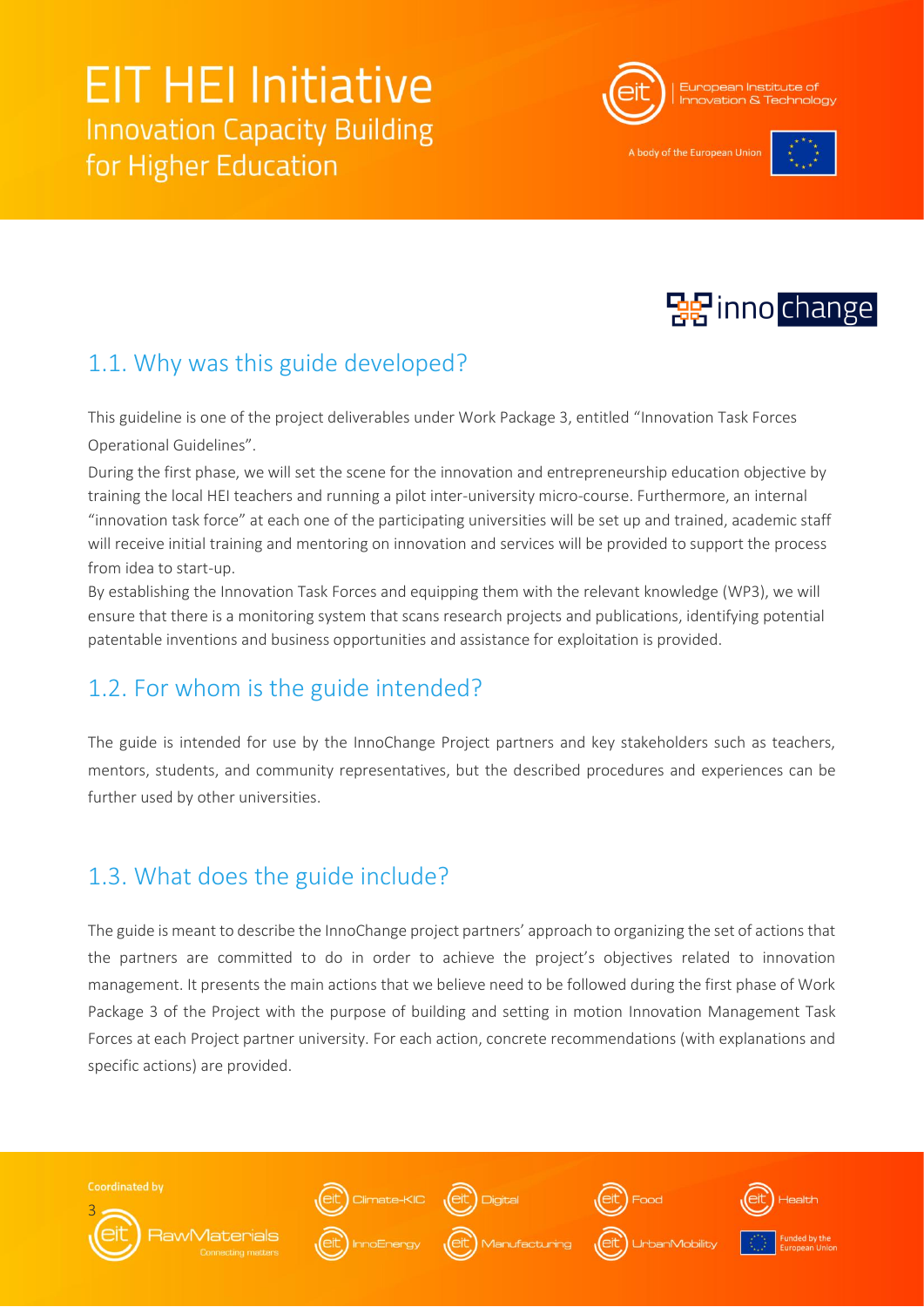

A body of the European Unio





### Action #1: Build an IMTF

By *Innovation Management Task Force* (IMTF) we mean a support structure that facilitates and helps turning faculty research projects into validated business ideas, and validated business ideas into reality. The structure comprises innovations scouts, who are assigned to carry on specific tasks described below under Action#2, and a mentor, who is responsible for supervising and coordinating the scouts.

In order to fulfill this action, each partner is requested to find at least 3 people – possibly including one of the implementors of InnoChange at the given university – who are motivated and fit for executing businessrelated tasks, either because they have some relevant past industry/business experience or because they have received business education. Ideally, the future innovation managers also have at least basic knowledge of the technical subject areas that they are covering.

The larger the starting team is, the better, because some team members may drop out of their own accord, and others may in time be let go due to underperformance. Initially, therefore, we encourage all who are interested to join the Innovation Management Task Force (IMTF), but communicate to all comers frankly and openly that after the pilot period of 6-8 weeks, only a subset of the starting team will be re-hired and new members may be involved along the way.

In the longer run, the recommended approach is to select the scouts and the mentor from a larger pool of candidates, and a call for proposal is therefore provided as a template for scouts (Annex 1), and for mentors (Annex 2). However, for the first iteration of the IMTF, in the interest of time, partner universities might decide to nominate the scouts and mentors. We briefly describe the qualifications and skills that the members of the IMTF should possess.

*Scouts*: recommended candidates: MSc students, PhD students, young researchers.

Qualifications:

- 1) be able to understand research ideas at least in their field(s) of interest, and to evaluate the business potential of these ideas. For this, they should have been exposed to research activities, involved in research teams, and possess necessary knowledge to assess the ideas.
- 2) have some entrepreneurial and innovation acumen: they should at least have an interest in these topics, and be eager to learn and progress. Other aspects that could be taken into consideration: if











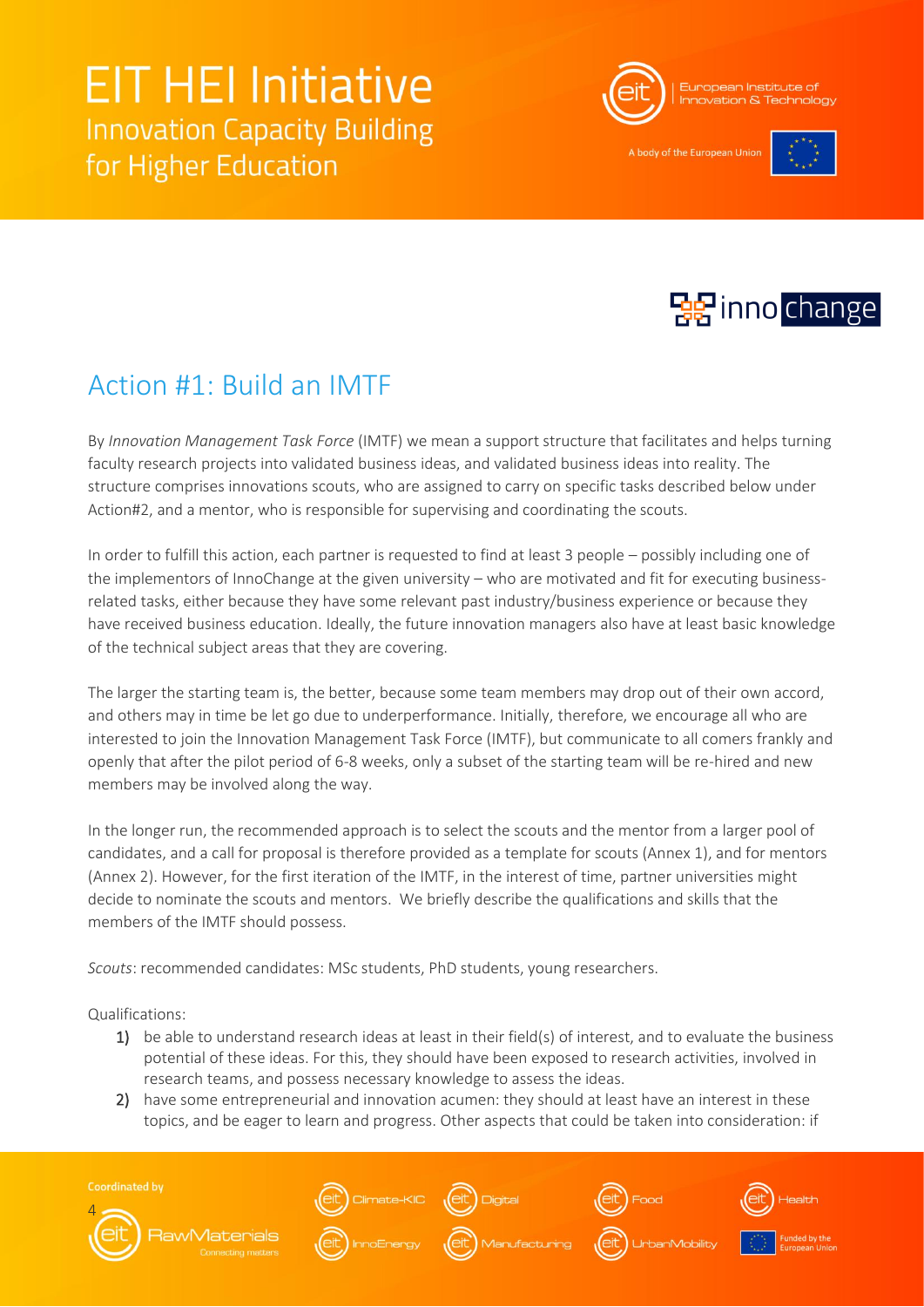

A body of the European Unio





they have participated in a course or a program in entrepreneurial and innovation education (such as the one provided by WP2 of InnoChange project); if they have business experience (worked at a company, founded a company); if they have been involved in a relevant internship program.

- 3) have excellent communication skills: interviews with research teams are essential in identifying promising ideas and formulating them in business terms is also important.
- 4) are proactive: take the initiative and approach various research teams for potential commercialisation projects.

*Mentors*: recommended candidates: technology transfer staff, PhD students (with at least 1 year experience), young researchers.

Qualifications:

- 1) be able to understand research ideas belonging to multiple domains, and to evaluate the potential of these ideas. For this, they should have at least a few years of experience and former involvement in several research projects. Also, they should possess the ability to evaluate the applicability and transferability of business ideas to different domains.
- 2) have some proven entrepreneurial and innovation competence: participated in a course or a program for entrepreneurial and innovation education (such as the ones provided by WP4 and WP5 of Innochange project); have considerable business experience (worked at a company, founded a company, etc.); past experience at incubators, accelerators or technology transfer offices.
- 3) communication and leadership skills: be able to communicate with the scouts, provide feedback and find incentives to motivate the scouts in their work.

## Action #2: Tasks for IMTF

### *2.1 Tasks for scouts*

Once the scouting teams are up and running, the next action point is to give them specific jobs to be done. Here are the tasks were given to the Task Force members for the first 6-8-week period at some of our universities (as designed by ELTE):

**Coordinated by** ate-KIC (eit) 5 **RawMaterials**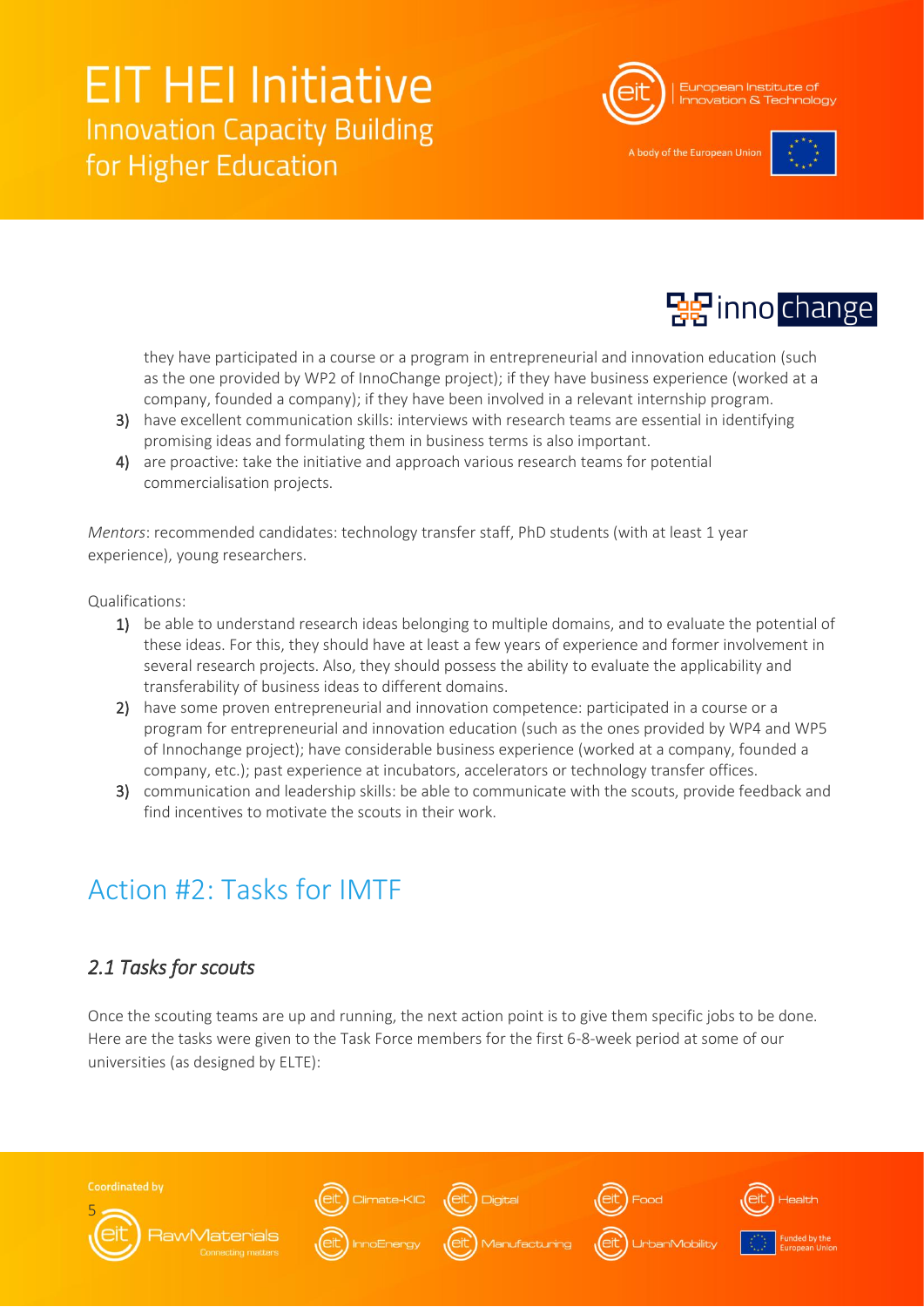

A body of the European Unio





- 1. Please write up at least one bilingual (English and local-language) description of an ongoing innovation project that you are part of. Please follow the list of questions that are shared below as a template, so that your description is driven by the "business problem" (rather than the technology, the solution, or the most interesting bit of the research). Please choose a project that seems to you to be the most relevant from our IMTF (innovation management task force) perspective, in the sense that the business problem is real, important, and easily communicable; the solution is powerful and comprehensible for non-tech people; and the role of our university in the project is evident and significant.
- 2. In preparation for our scouting task,

2.a. please collect in a Sharepoint Spreadsheet the projects/groups/research teams that you're monitoring

2.b. identify, within each listed project/group/research team, concrete subprojects worth considering from an innovation management point of view. I.e., start to brainstorm what specific business ideas/projects we could weave out of the projects/groups/research teams that you are monitoring, and how we could go about commercial exploitation in the specific cases.

- 3. Identify one "low-hanging fruit" from the list put together according to the previous point, and start working with it. In other words, make some tangible progress in the coming 6-8 weeks with at least one potential innovation project worth pursuing for commercial exploitation.
- 4. Identify possible real users and discuss with them the selected project. The discussion (interview) should concentrate on user needs and expectations and not on the project / solution. Validate the commercial exploitation prospects of the potential innovation project.

Here is the list of questions mentioned in point 1 above, which (or something similar) can be uses as a template:

1. The Business Problem (explained in a way that a lay person can understand it and can relate to it)

2. The Solution being developed (in very specific and comprehensible terms), what stage of

development is the technology at (e.g. idea stage, prototype developed and tested in the laboratory) 3. What are the anticipated market opportunities and size

4. Who are the potential customers/buyers/business partners and why

5. How Is the Project Beneficial to Customers/Buyers/*Business Partners –* (*x* new product developed; *x* EUR extra revenue realized for *business partner* or the customers of *business partner*; *x* new customers acquired by *business partner*; *x* EUR saved; development time shortened by *x* weeks; etc.):

- 6. Which Part of the Project Is/Has Been Done by *Your University*
- 7. Why Has *Business Partner* Selected *Your University* as its Partner

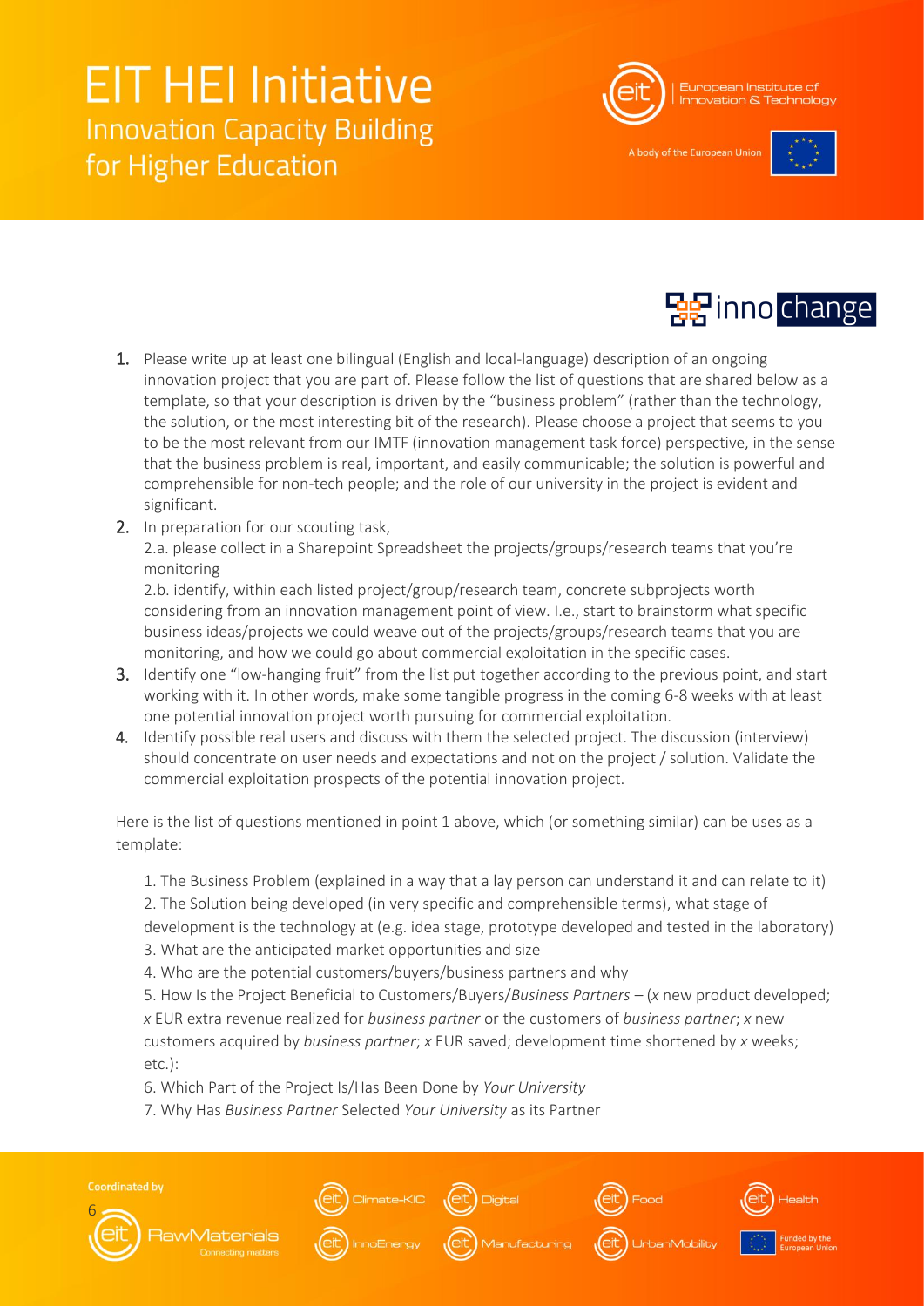

A body of the European Unio



8. Additional Details Worth Sharing (interesting details, exciting bits for story-telling and marketing materials)

### *2.2 Tasks for mentors*

We decided to appoint a mentor at each of our participating universities, someone who would serve as a tutor giving advice and support to the scouts. Here is a list of suggested activities:

- group discussion with scouts (once per month)
- one-to-one discussion with scouts (if necessary)
- setting up a communication channel for task management, discussions, Q&A, announcement of special events (such as Teams, Slack, etc.).

We recommend that mentors foster and help the exchange of ideas and experiences between the members of the consortium.

Additional tasks:

- analyze results obtained by scouts;
- give constructive feedback;
- construct corrective activities if necessary.

If necessary, the mentor should facilitate access to research groups and other I&E units within the university.

## Action #3: Building expertise

### *3.1 Training*

Provide training to the members of your IMTF so that they can perform their innovation scouting and management tasks at the highest possible level of quality.

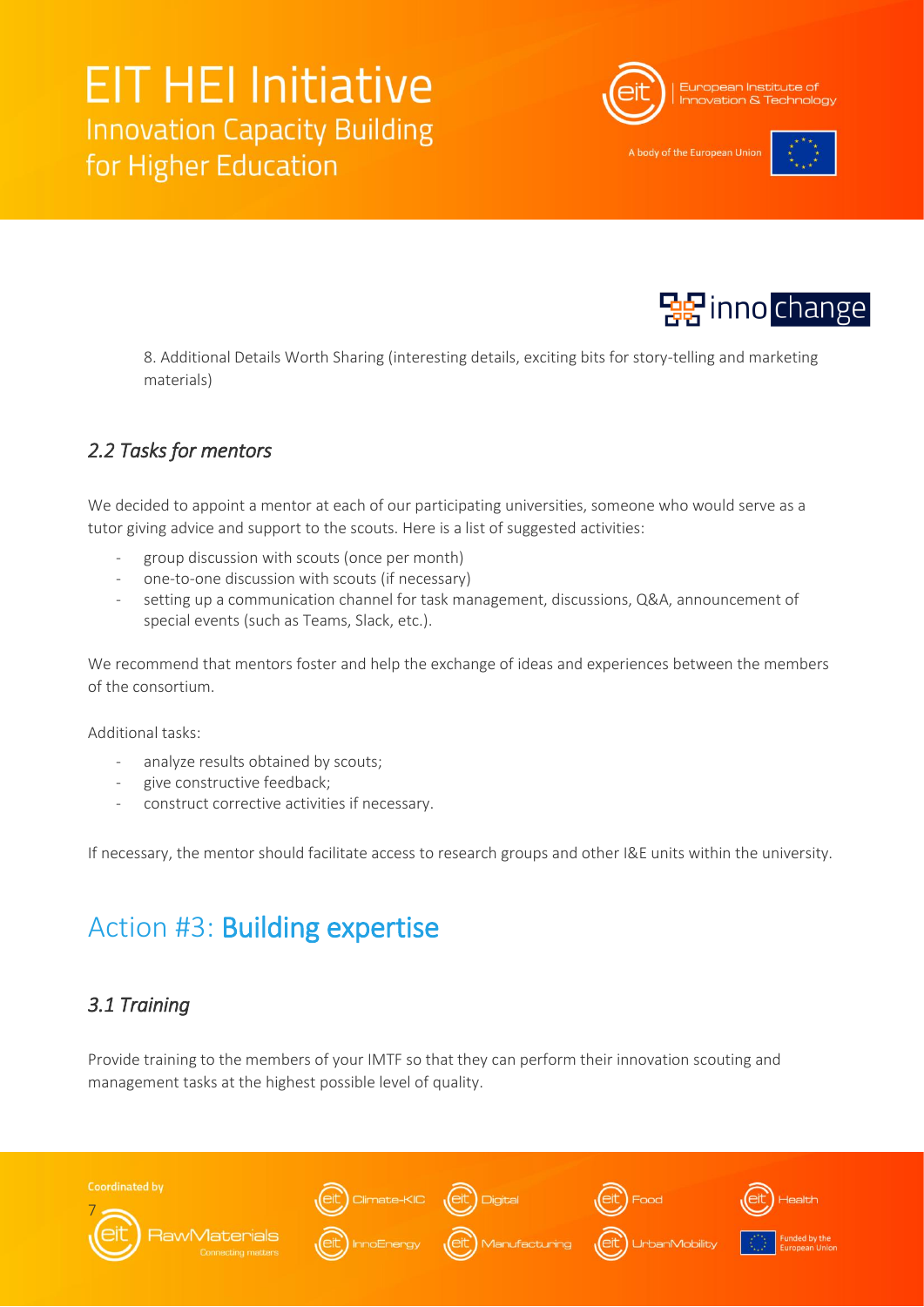

A body of the European Uni-





This should be done combining joint (i.e. InnoChange-level) modules and partner-level modules.

We propose two half-day training sessions (or a one-day session), which will combine theoretical knowledge with hands-on experience. Topics included in these workshops should address: (i) innovation management, (ii) problem validation, (iii) solution and market validation, (iv) value proposition and business model validation, (v) IP protection and management, (vi) prototyping and Minimal Viable Product development, (vii) securing funding, (viii) writing a business plan, (ix) building a team, (x) presentation skills (the list is provisionary).

On the basis of the experience we will have gained at the workshop proposed in the previous point, we should continue with shorter, more targeted follow-up workshops, if and as much as necessary, spanning the time frame of the InnoChange project.

The organization of these sessions will be preceded by a call for participation with the intention to attract scouts and mentors to these activities. A model of such a call is given in Annex 3.

### *3.2 Building Innovation Force community*

The InnoChange project is based on extensive collaboration, shared practices and joint experiences. In this spirit, IMTF from partner universities will thrive to construct a community to exchange ideas and good practices and have Q&A forums. Communication between members of IMTF teams is considered essential in the success of this activity, especially given the diverse level of experience between partner universities. A platform such as Slack or similar can be used.

## Action #4: Evaluation of scouting activity and results

Partner-level analysis and evaluation of the early results (project summaries and scouting outcomes) achieved along the three tasks given to the local IMTF members. To be carried on by each partner between 30.11-4.12.2021.



**Coordinated by** 











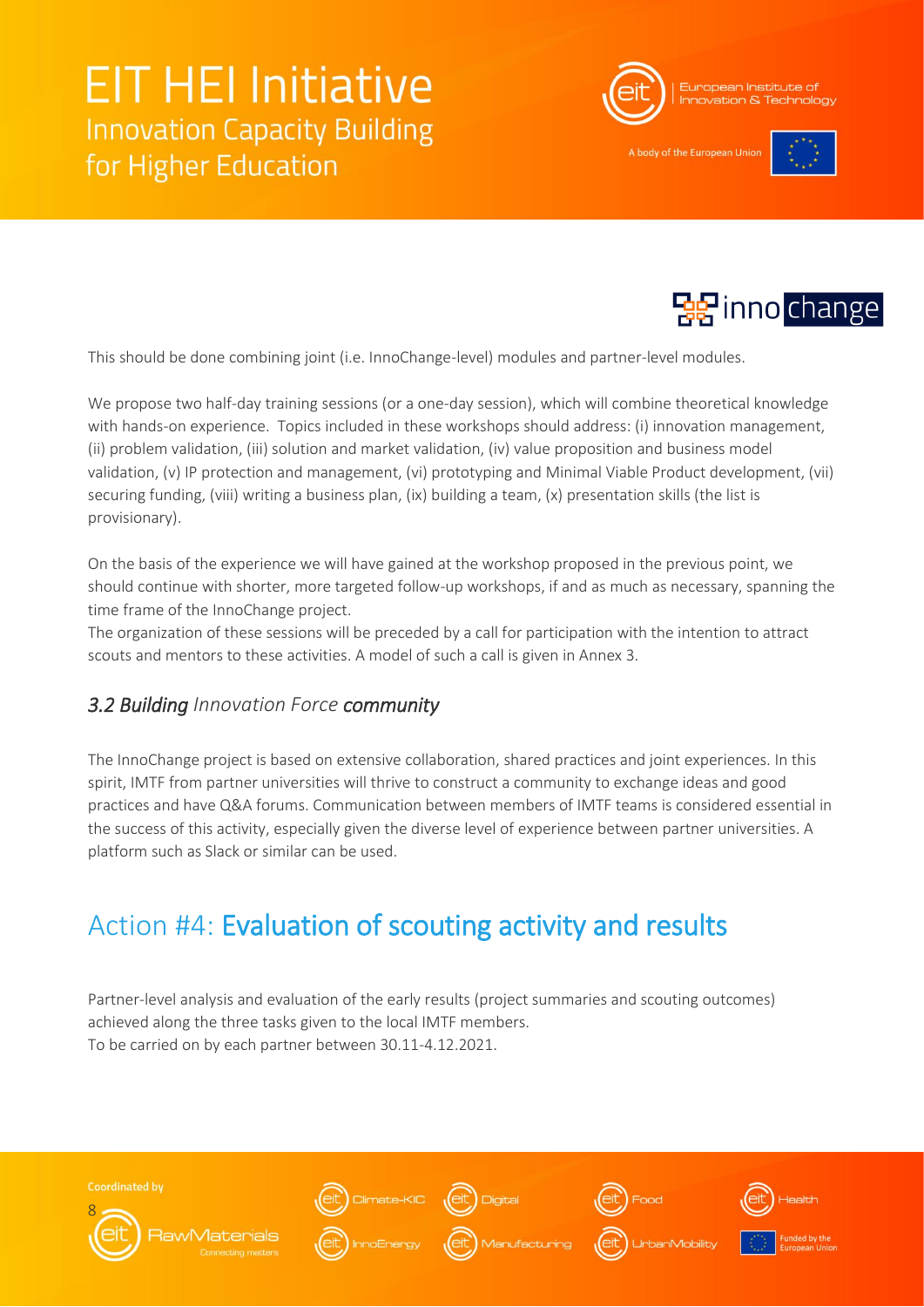

A body of the European Un





### 4.1. Evaluation of scouting outcomes:

#### *1.a Quantitative evaluation:*

- at least 3 projects analyzed per university in the first established period of the IMTF activity
- recommended: at least one project from each research centre included in a pre-acceleration phase.

#### *1.b Qualitative evaluation:*

- In case of 0-1 projects, restart scouting and/or discussions with researchers. Maybe market potential of the projects was overlooked or maybe future project will have to be taken into account at earlier stages the market potential (identifying the problem, and then the solution, rather than the other way around) - In case of 2+ projects with market potential, a group of experts might help to determine their ranking according to their proximity to "proof of concept" stage and according with their monetary value for a potential user (how low are the "low hanging fruits" and how "sweet" they are)

### 4.2. Evaluation of scouts activity:

- *2.a Quantitative evaluation:*
- at least 3 projects analyzed
- at least one "low hanging fruit" identified.

*2.b Qualitative evaluation:*

| no | Criterion                                               | Not<br>acceptable | Satisfactory | Good | Very<br>good |
|----|---------------------------------------------------------|-------------------|--------------|------|--------------|
|    | Did the scout understand the tasks<br>and deliverables? |                   |              |      |              |















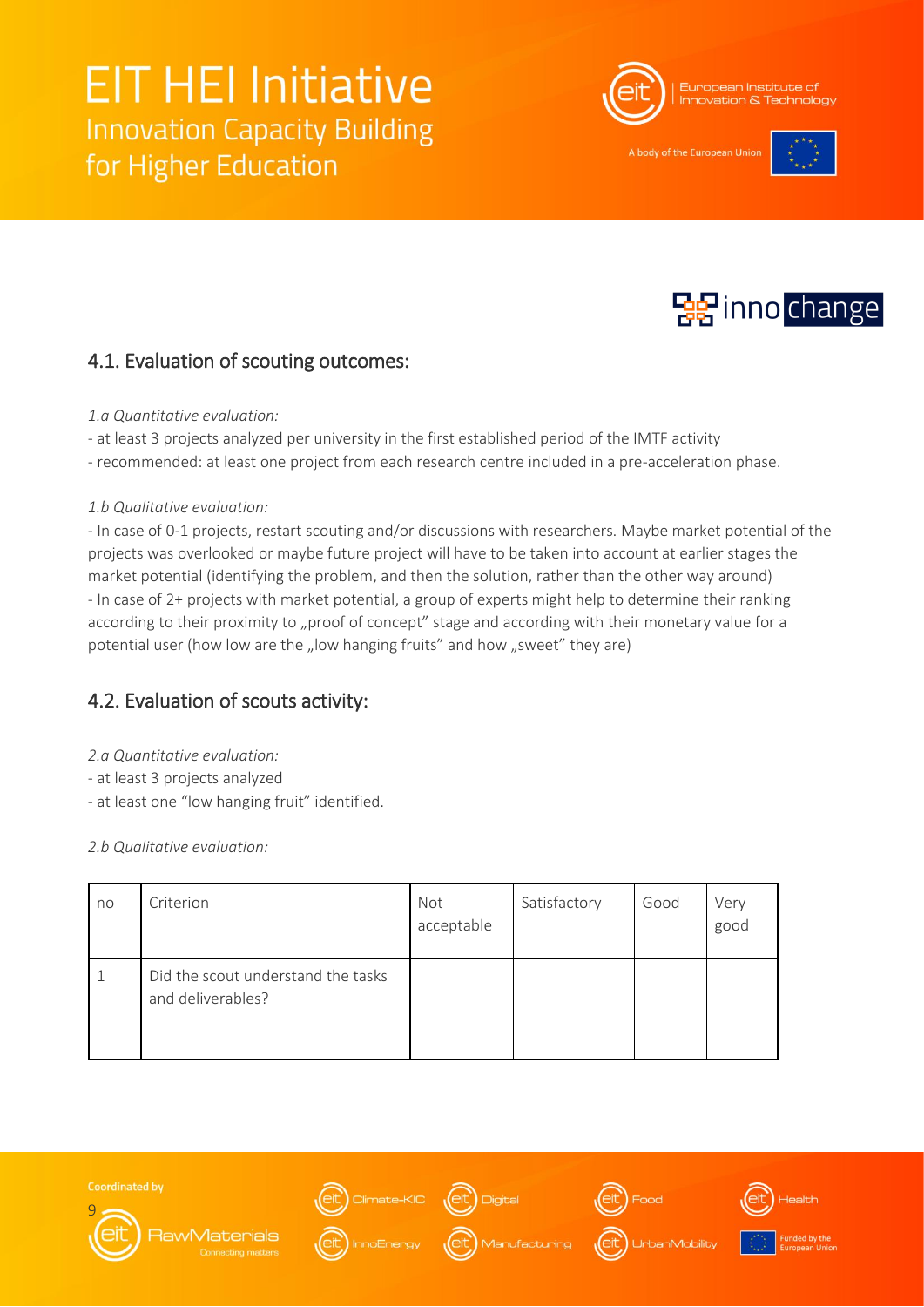

A body of the European Unic





| $\overline{2}$ | Did the scout finish the tasks on<br>time?                                                                                                                                                |  |  |
|----------------|-------------------------------------------------------------------------------------------------------------------------------------------------------------------------------------------|--|--|
| 3              | Did the scout participate in<br>workshops, meetings with mentors,<br>Q&A sessions?                                                                                                        |  |  |
| $\overline{4}$ | Has the scout succeeded in engaging<br>members of the monitored research<br>group(s) and understanding their<br>research projects?                                                        |  |  |
| 5              | Has the scout had valuable<br>contribution to the<br>reinterpretation/reorientation of<br>specific research projects into<br>potentially interesting directions of<br>commercialization?" |  |  |
| 6              | Were the reports written up by the<br>scout of good quality and structure?                                                                                                                |  |  |
| $\overline{7}$ | Did the scout interact with possible<br>end-users for the identified<br>project(s)?                                                                                                       |  |  |

Recommend: Scouts' self-evaluation. Constructing a feedback form and collecting their opinion can improve the next steps in scouting and IMTF management.

Analysis: Mentor of IMTF, research group members and other university staff involved in entrepreneurial and innovation activities should analyze the outcomes and decide:









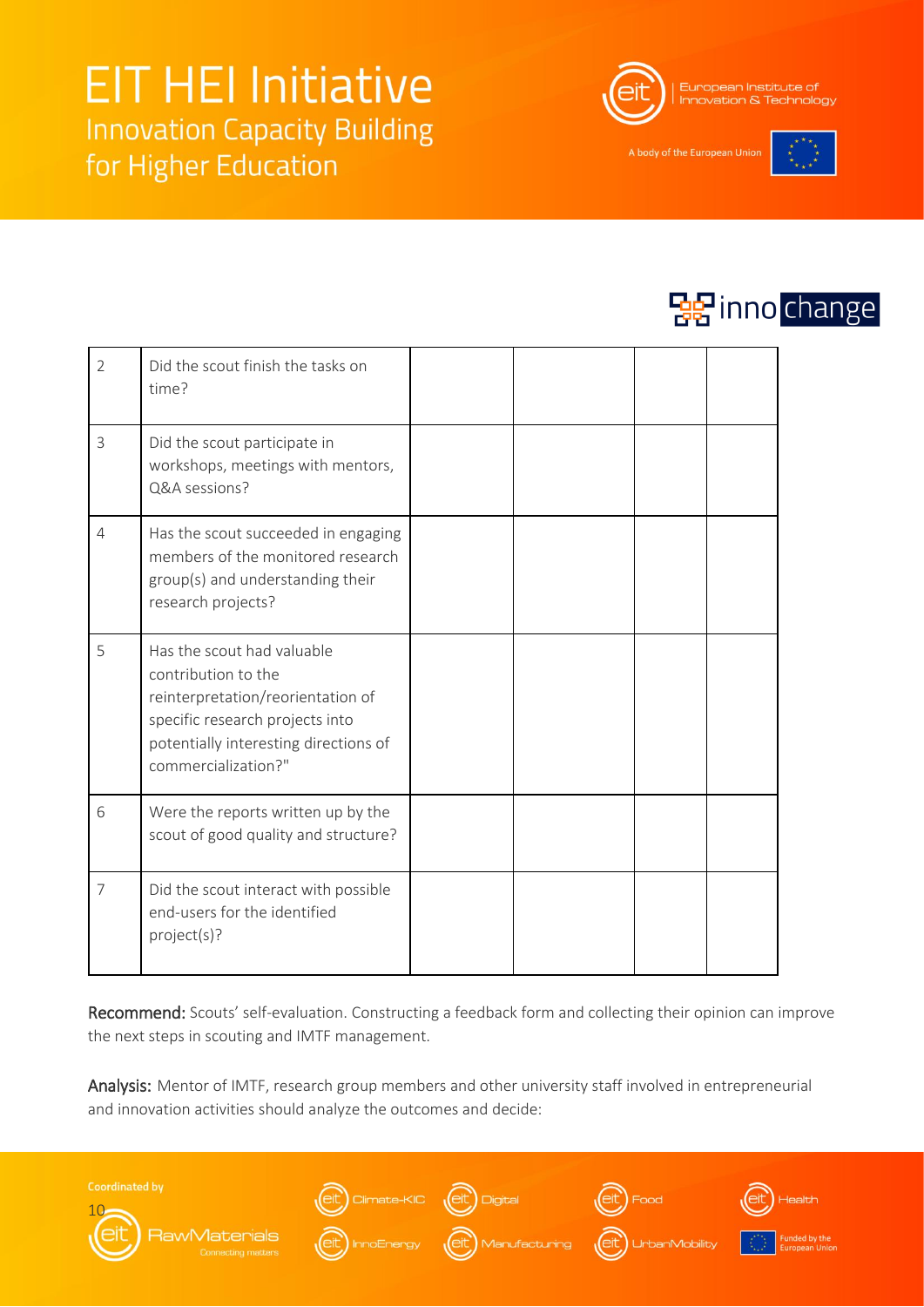

A body of the European Unio





- Which ideas are worth of investigation and continue their development (see Action#6)?
- Who were the most successful scouts ? Promote their work and give credits.
- Which remedial actions should be made for the next phase of scouting?

## Action #5: Aggregation of evaluations between partners

Joint evaluation of the collective results, analysis of lessons learned at the consortium level, drafting of summaries of the results worth communicating. Course-correction if and where necessary.

#### Self - assessment university evaluation:

Each university will collect the data about evaluated projects and prepare a summary. This summary will be gathered in one master file at the consortium level.

| Univ.      | Number of<br>projects | No. of<br>marketable<br>projects | Validation with end<br>user (no. of users) | Scientific funded<br>projects (no of<br>projects) | No. of scouts |
|------------|-----------------------|----------------------------------|--------------------------------------------|---------------------------------------------------|---------------|
| <b>UBB</b> |                       |                                  |                                            |                                                   |               |

Analysis: The university coordinators should analyze the outcomes and decide:

- Are there enough (any?) marketable projects?
- Is there an interest in developing "marketable" products or the main concern is "purely scientific",
- The entrepreneurial culture is lacking or is oriented in other directions because of the incentives set?

Recommend: Organize a roundtable with partner universities to discuss:

- · Are there overlooked opportunities? (Different from but related to previous point)
- · Are there projects with market potential postponed indefinitely in search for perfection?
- $\cdot$  Are there some "success stories" to replicate?







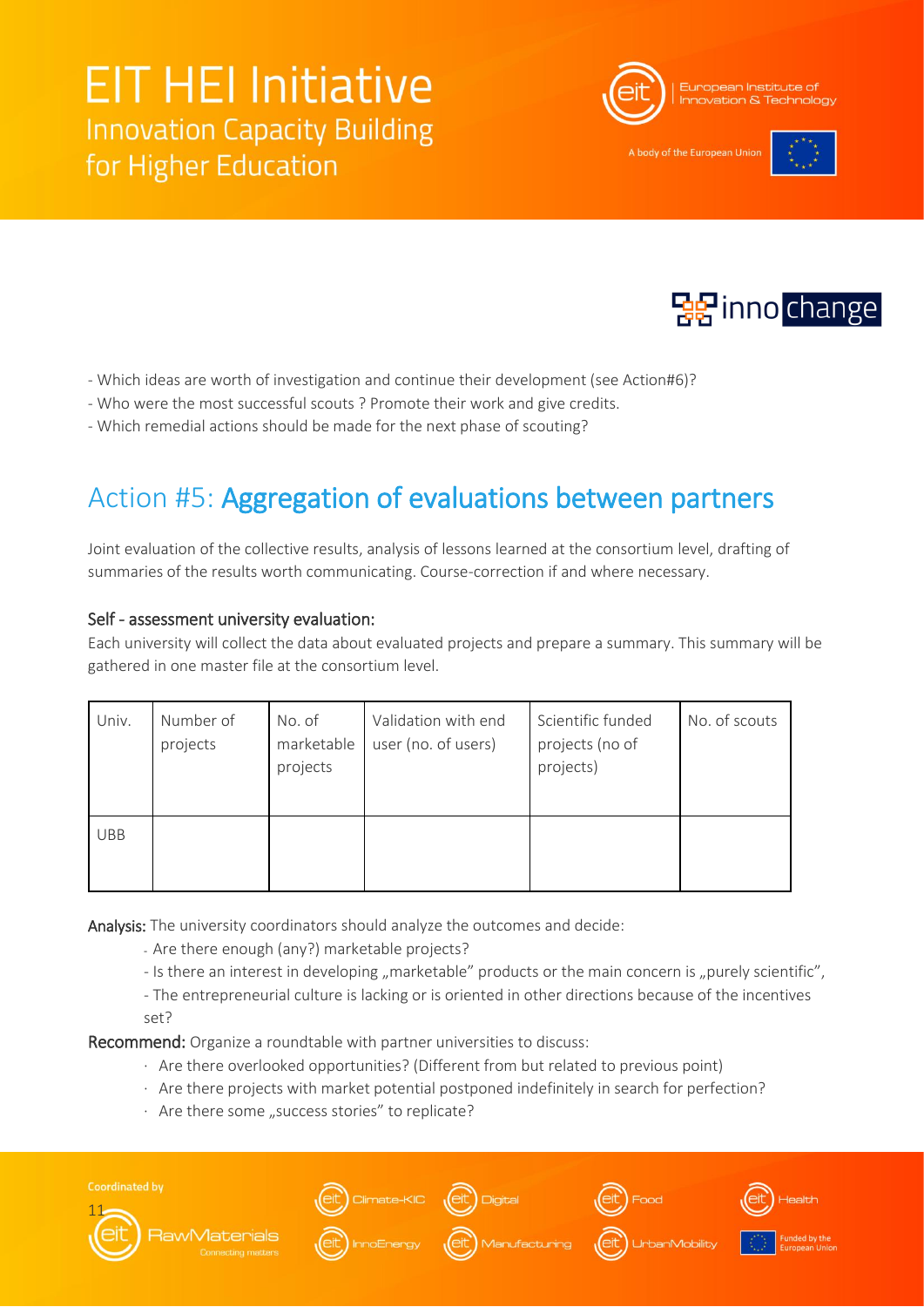

A body of the European Uni-





- $\cdot$  Are there "too many ideas" (lack of focus)?
- · How real is the problem of lack of financing?

If there are any universities without any marketable project, the partners will try to offer support.

#### Outcomes:

- organize the next cohort of scouts
- adjust the program according to feedback.

## Action #6: Prepare next step to commercial exploitation

Preparatory work for the commercial exploitation of the most promising projects at each partner. Providing business development support to other partners' projects when useful and possible.

6.1 Preparatory work for the commercial exploitation of the most promising projects at each partner collaboration with WP4 via providing InnoChange startups access to the Startup Wise Guys Online Pre-Accelerator (OPA) and WP5 members in order to continue the construct planning for the nominated projects.

6.2 Providing business development support to other partners' projects when useful and possible - identify and collaborate with actors from university that can provide advice and guidance, such as Student Digital Hub (see WP5), Technology Transfer Offices, etc. Use communication strategies and university reputation to attract early funding.

Recommend Organize a consortium focus group discussion to debate about good practices, success stories and experiences. Special focus should be given to issues related to intellectual property.

### Risks associated to OP

At this stage of the project, we identified some risks on the road to commercial exploitation. They can be regrouped under the general umbrella of incentives set in which partners operate. There is the possibility of dropping out at some previous steps (addressed in Action#1) or even the lack of economically promising projects (addressed in Action#4).

The successful commercial exploitation can be jeopardized by any dysfunction in the cooperation between the parties involved and by the lack of commitment of any of them.

**Coordinated by** 











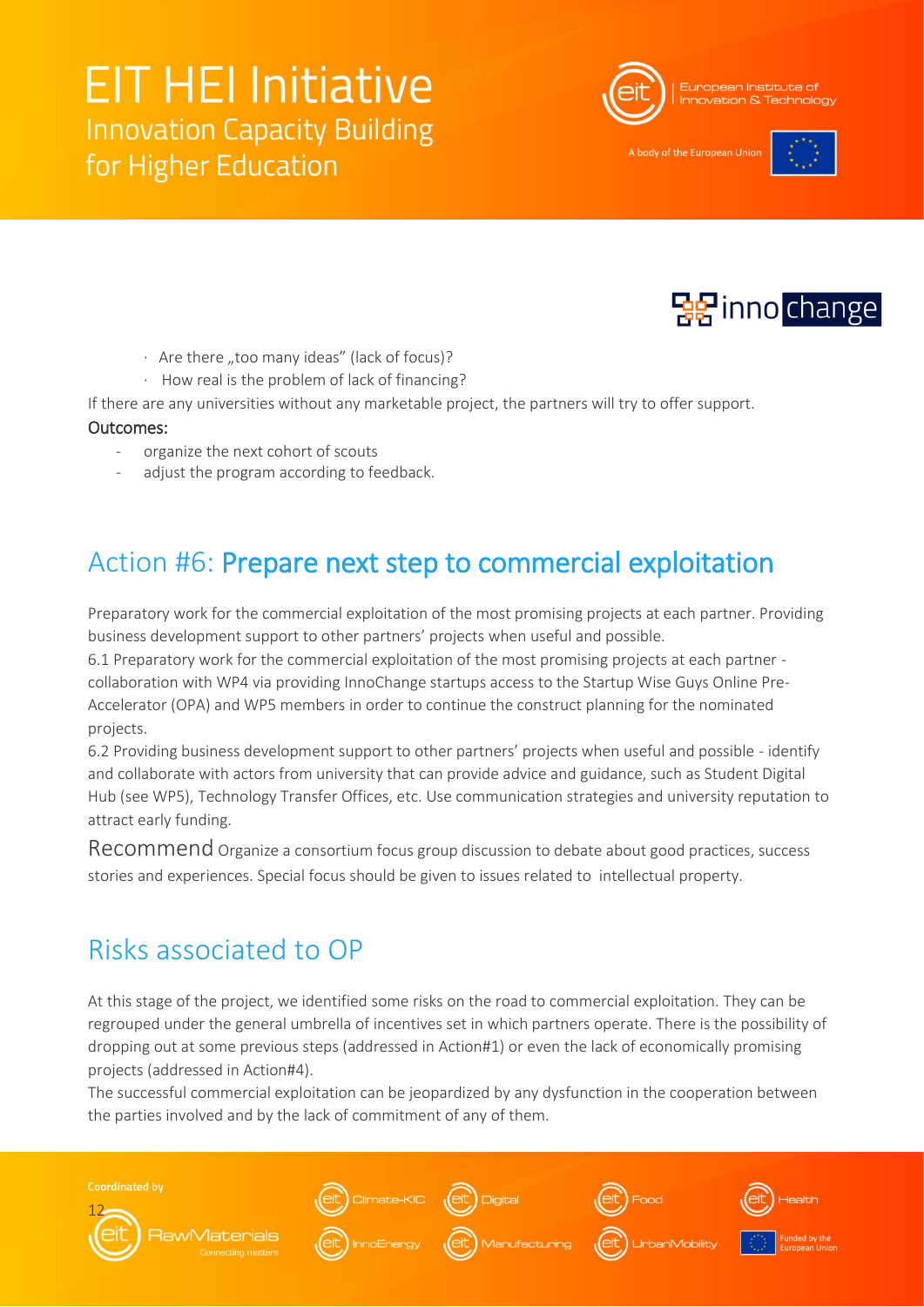

A body of the European Uni





The current set of incentives pushes researchers to grant higher importance to scientific aspects of their work (publications) compared to small, incremental, commercially viable improvements of someone else's work. We need to find credible ways to reward what they could consider as a distraction from their main activity.

The scouts are a key factor in identifying potential economically viable research and in building a stable coalition between stakeholders. This requires a wide range of competences and abilities and, likely, a significant amount of work. We need to identify some general and some specific incentives to secure their long term commitment.

Commercial exploitation will require at some point a form of legal partnership between researchers, scouts, the university, the investors etc. In order to increase the likelihood of this agreement, it is necessary to have good "expectations management" from the initial stages of the project. A very clear definition of each party's "rights" and a wide negotiation range between the partners are among the necessary ingredients.

| <b>No</b> | Risk                               | Mitigation strategy                                                                     |
|-----------|------------------------------------|-----------------------------------------------------------------------------------------|
|           | Innovation scouts<br>dropout       | Careful selection/nomination process; have a larger team (see<br>Action#1)              |
| 2         | Lack of potential<br>projects      | Restart scouting; concentrate on real life problems not on<br>solutions (see Action #4) |
| 3         | Lack of incentives                 | Rewards, attract external funding, recognise and disseminate<br>achievements            |
| 4         | Path to commercial<br>exploitation | Request counseling from Technology Transfer Offices,<br>incubators, legal departments   |

#### Brief Risk Register





**RawMaterials** 

ate-KIC (eit)





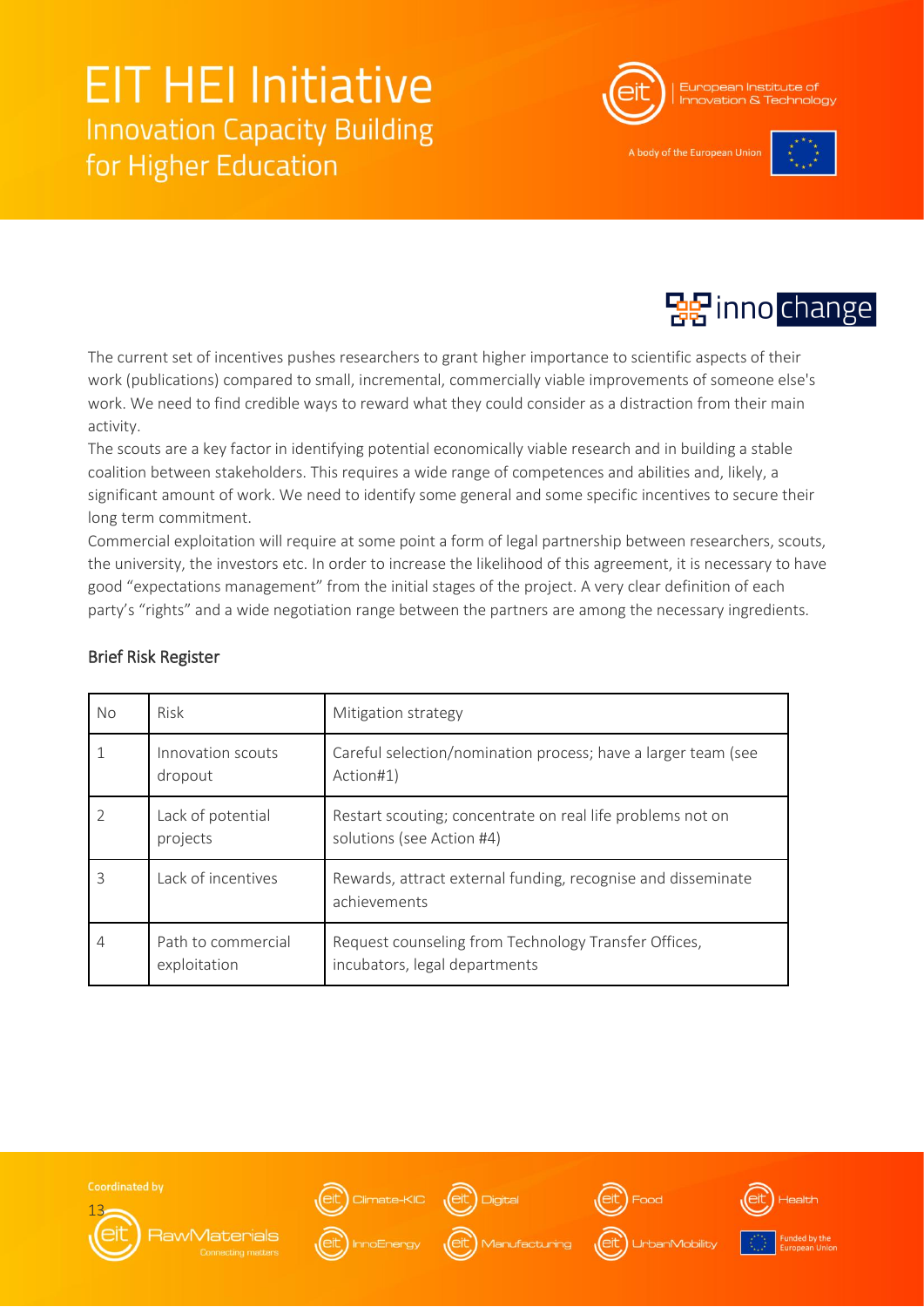

A body of the European Uni-





#### Other aspects:

During the implementation of this work package, several aspects will be taken into consideration: Inclusion: selection/nomination of the IMTF members will specially state that the universities are welcoming all candidates and representation of participants from different gender, ethnies and social backgrounds will be taken into consideration.

Sustainability and succession planning: the IMTF will be constantly enlarged, engaging mentors and older innovation scouts to attract and train newer members. In time, the IMTF will become self-sustainable, meaning that the IMTF will possess the capacity to identify and promote research ideas with business potential.

Ethics of research and innovation: Academic conduct should be adopted in all actions regarding ethical aspects of research and value creation. We highlight two aspects:

- Confidentiality: innovation scouts and mentors will respect the confidentiality and be careful not to disclosure of sensitive information about analyzed projects; information that is about to become public will need to obtain validation of the proprietary research group;
- Intellectual property will be respected;
- Value creation: Recognise the contribution of innovation scouts. In case the innovation scouts are responsible for value creation related to the potential of research ideas, this should be acknowledged and might be invited to join the team that will lead to the future commercial exploitation.

IP protection: special attention will be given to guiding the academic teams on the ways to protect their intellectual property in order to increase the chances of successful project commercialisation.





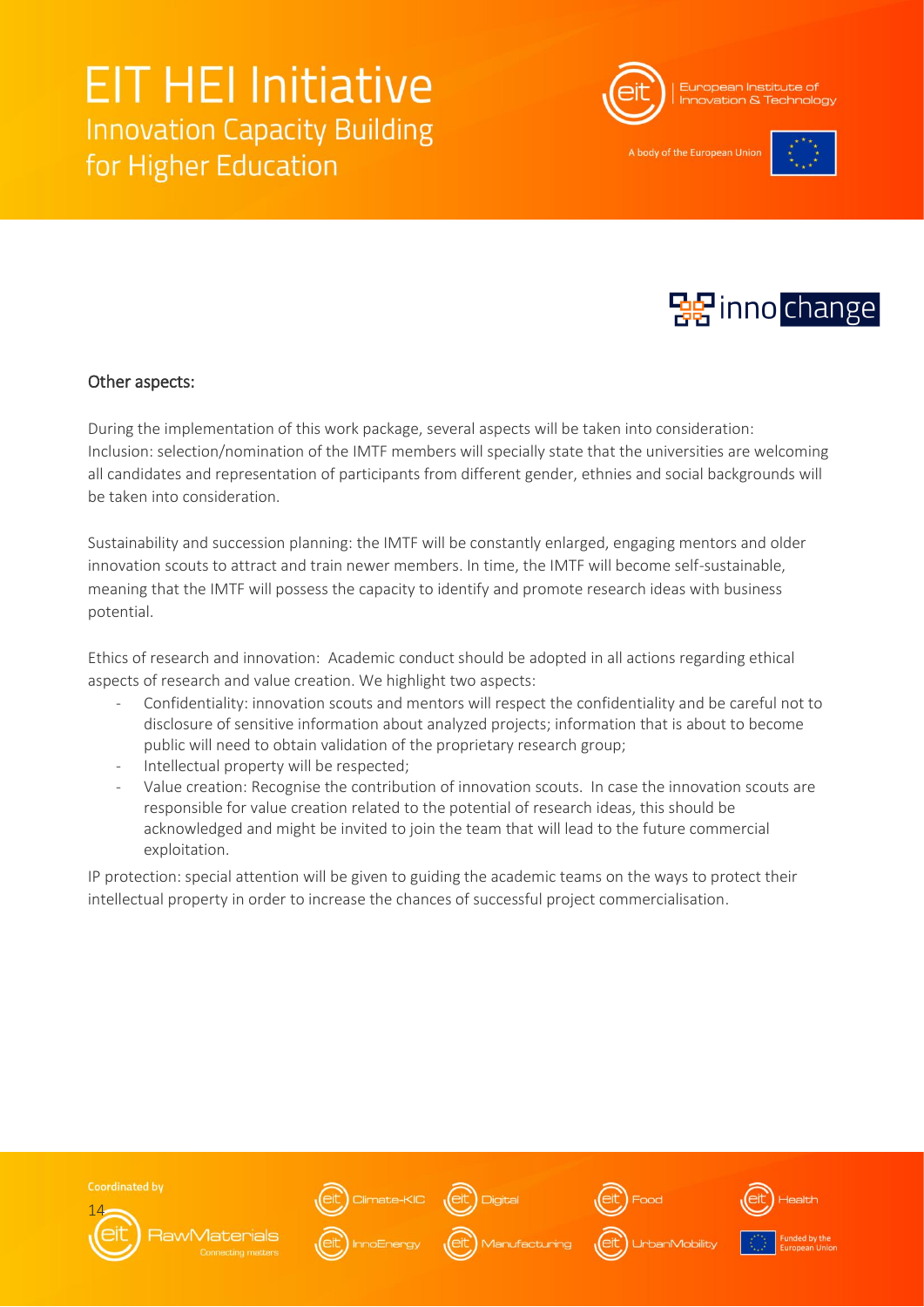

A body of the European Uni-





### Annexes

### Annex 1

The InnoChange project aims to increase the entrepreneurial and innovation capacity and attitude of the participating universities and to strengthen and to better integrate into and engage with innovation ecosystems.

To boost the innovation capacity of university research teams, we are planning to train the innovation scouts, according to the HEInnovate "Digital Transformation and Capability" dimension. These innovation scouts will follow the research group's scientific activities, monitor and identify potential business exploitations.

*The innovation scouts will form the Innovation Task Force of each university and will receive special training on how to constantly be on the lookout for opportunities of commercial exploitation and coordinating and supporting the commercial exploitation whenever the latter becomes an opportunity of worse sizing. Who is suitable for becoming these innovation scouts?* 

- Master students, PhD students and young academic staff
- open minded to entrepreneurship and innovation
- we are welcoming all people who have experience in this domain or are eager to learn.

#### *Benefits:*

- contribute to capacity building of entrepreneurship and innovation in your university
- acquire entrepreneurial and innovation personal skills through workshops and hands on experience
- working in an international team and being trained on the highest level.

Members of the Innovation Task Force will receive a certificate of participation.



**Coordinated by** 









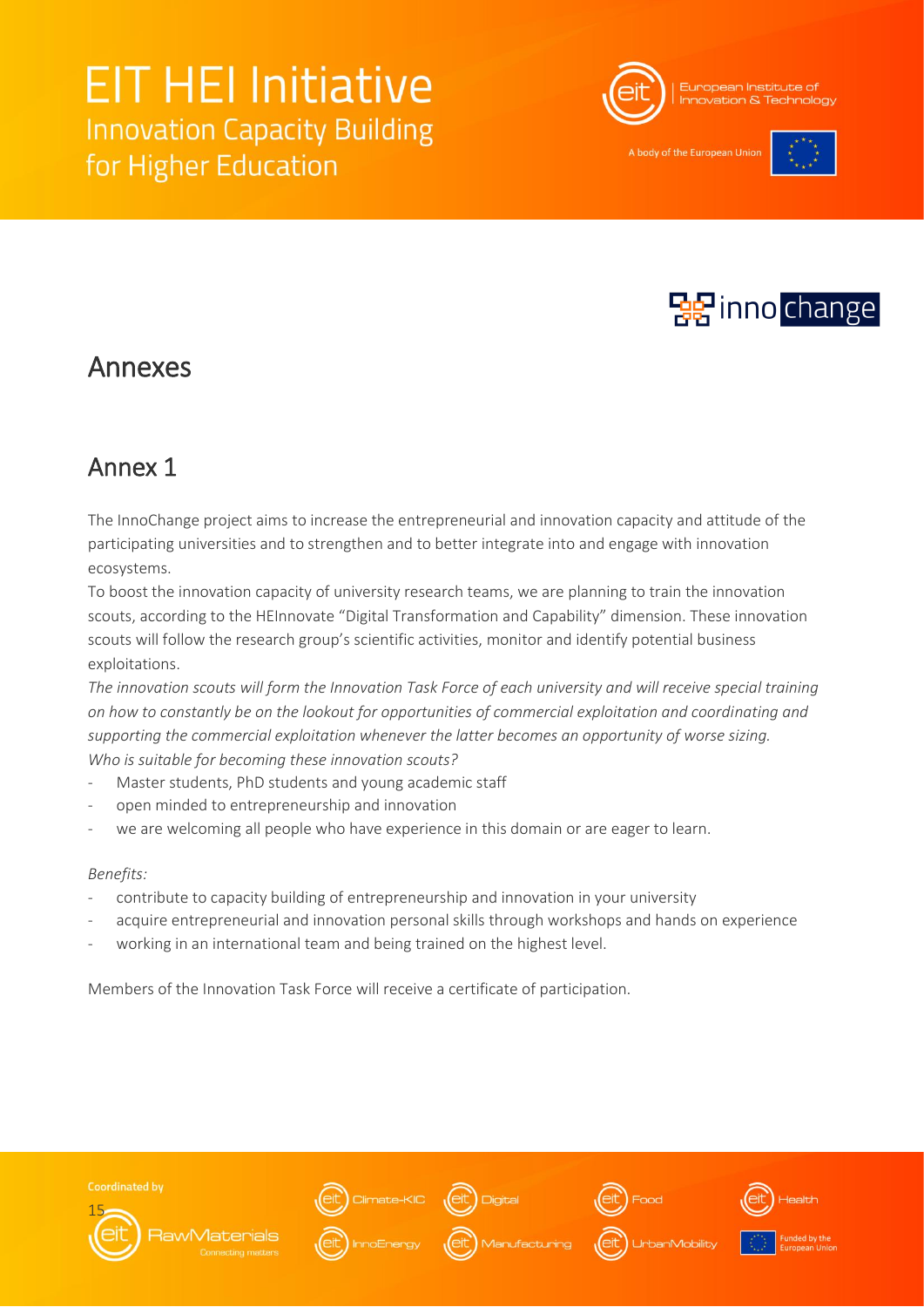

A body of the European Uni-





### Annex 2

The InnoChange project aims to increase the entrepreneurial and innovation capacity and attitude of the European universities and to strengthen and to better integrate into and engage with innovation ecosystems.

To boost the innovation capacity of university research teams, we are planning to trainee innovations scout, according to the HEInnovate "Digital Transformation and Capability" dimension. These innovation scouts will follow the research group's scientific activities, monitor and identify potential business exploitations. The innovation scouts will form the Innovation Task Force of each university and will receive special training on how to constantly be on the lookout for opportunities of commercial exploitation, coordinating, and supporting the commercial exploitation whenever the latter becomes an opportunity of worse sizing. For this, they will need a dedicated mentor who can guide them.

*Who is suitable for becoming this innovation scouts mentor?* 

All the PhD students and young academic staff with a minimum of two years research experience and with entrepreneurial abilities.

#### *Benefits:*

- Become a leader of entrepreneurial and innovation mindset in your university
- Gain leadership experience working and supervising the team of innovation scouts
- Access to an international team of mentors and advisers to enhance your entrepreneurial skills.

Mentors of the Innovation Task Force will receive a certificate of participation, recognizing their work within the InnoChange project.